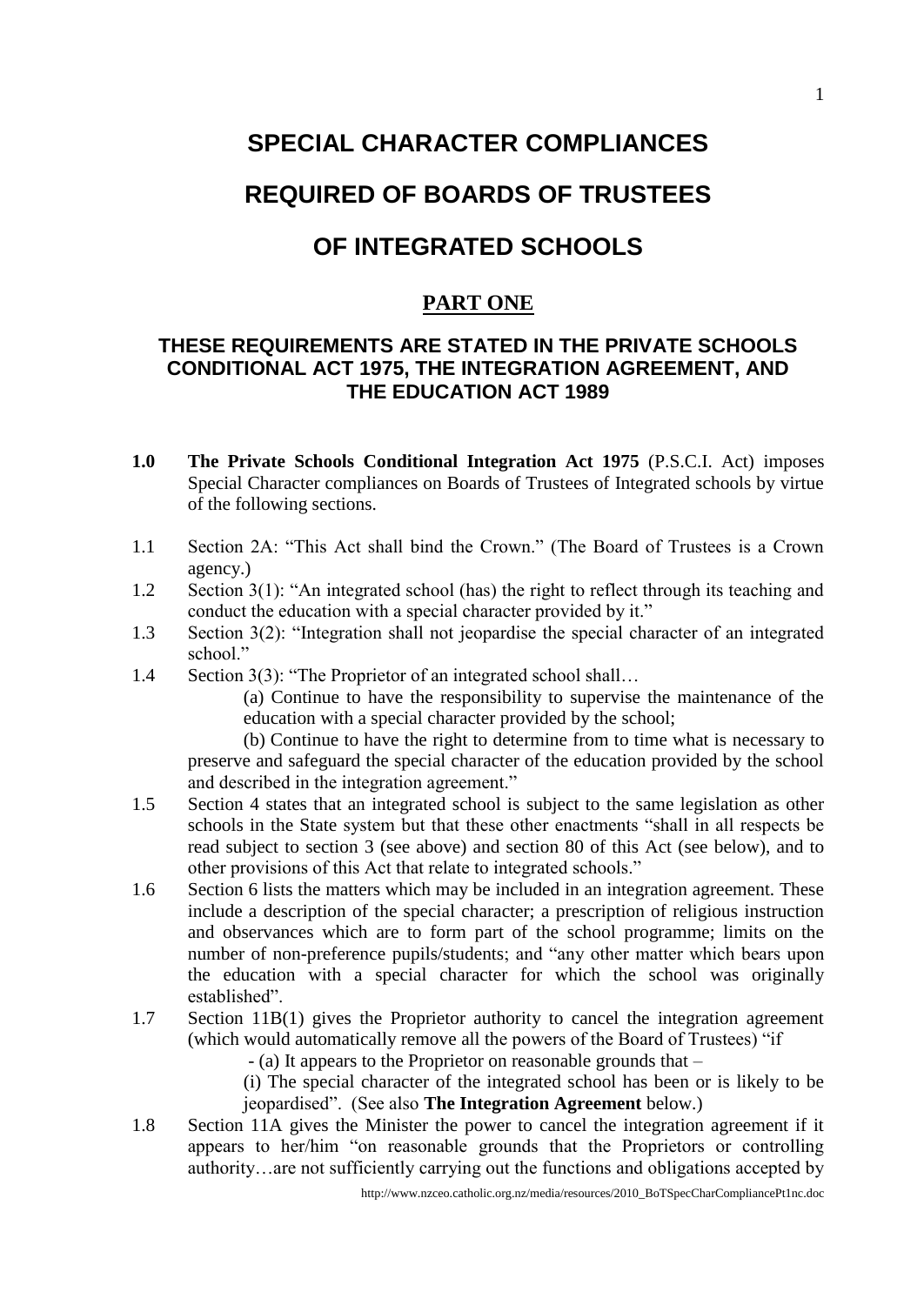them or it under this Act or the integration agreement". (Section 12 also empowers the Minister to close the school for the same reasons as those stated in 11A.)

- 1.9 Section 25(6) : "The powers of control and management of the controlling authority (Board of Trustees) of an integrated school shall be exercised subject to the provisions of sections 3 and 4 of this Act; and to give effect to this requirement, the controlling authority of any integrated school that is a primary school or a composite school or a special school shall make provision for adequate consultation between the controlling authority and the Proprietors of that school." This section clearly points to considerable input by the Proprietor on any and all matters which pertain, or are likely to pertain, to the Special Character.
- 1.10 Section 29 gives preference of enrolment to children whose parents "have a particular or religious connection with an integrated school". (See also **The Integration Agreement** below.)
- 1.11 Section 30: "By enrolling a pupil at an integrated school the parent shall accept as a condition of enrolment that the pupil is to participate in the general school programme that gives the school its special character." (But see section 32(2) below.)
- 1.12 Section 31 states that "...the general school programme (prescribed by the Education Act) shall reflect the education with a special character provided by the integrated school, and religious and other examples may be used to reinforce teaching throughout the school day".
- 1.13 Section 32(1) also provides for the mandatory inclusion in the school programme of those religious observances and religious instruction which form part of the education with a special character, "in accordance with the terms and conditions prescribed in the integration agreement relating to that school".
- 1.14 Section 32(2) requires integrated schools to "be responsive to the sensitivities of pupils and parents of different religious or philosophical affiliations" and "not require any such pupils to participate in religious observances and religious instruction concerned with particular observances if the parents of that child state at any time that they do not wish that pupil to so participate".
- 1.15 Section 39: "The school office of an integrated school may be used for the purpose of communication between the Proprietors of the school and the parents of pupils enrolled at the school, and for other purposes related to the benefit of the school and the pupils."
- 1.16 Section 63(2) states that when a Board of Trustees "delegates to a committee the power to appoint a teacher or to recommend the appointment of a teacher, that committee must contain at least one of the persons appointed to the (Board of Trustees) by the proprietor".
- 1.17 Section 65(1) requires that advertisements for the positions of Principal  $[65(1)(a)]$ , Director of Religious Studies [65(1)(b)], and a designated number of other teaching positions  $[65(1)(c)]$  "shall state that a willingness and ability to take part in religious instruction appropriate to that school shall be a condition of appointment". (See also **The Integration Agreement** below.) 65(1)(b) further states that the Director of Religious Studies "shall be a member of the normal staffing entitlement of the school".
- 1.18 Section 66(2) states that teachers appointed to section 65 positions ("tagged" positions) must accept the advertised requirement (the "tag") as a condition of their appointment.
- 1.19 Section 66 provides for the creation and advertising of "special positions" requiring particular capabilities on the part of the teachers holding them. It also states that acceptance of the advertised requirements is a condition of appointment.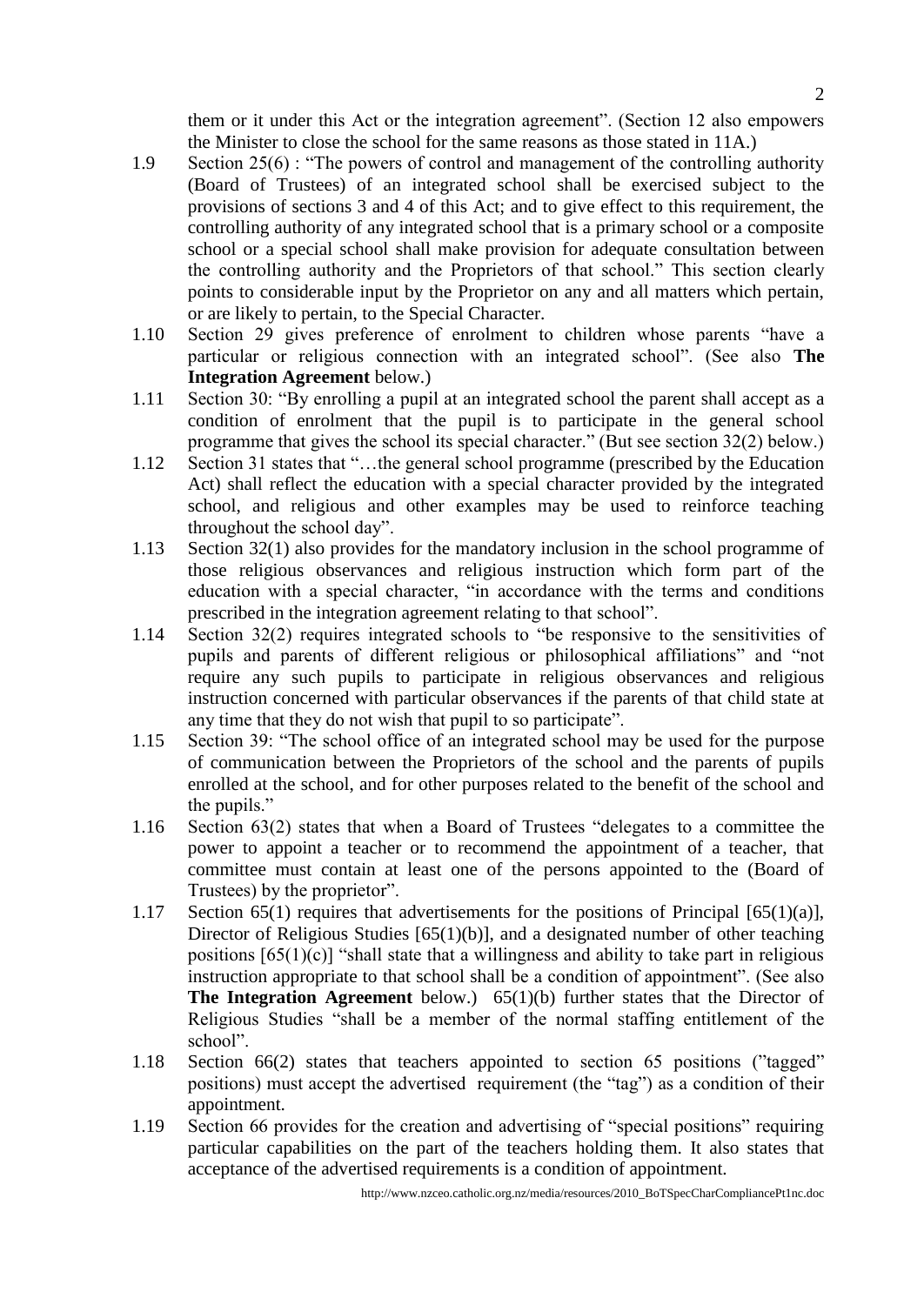- 1.20 Section 68 requires the Board of Trustees of an integrated primary school to consult with the Proprietor before appointing a teacher to a section 65(1) or section 66 position. The Board must then appoint only from those applicants who are acceptable to the Proprietor "in terms of the special character of the school or in terms of the advertisement". (See also **The Integration Agreement** below.)
- 1.21 Section 69(1) authorises the Board of Trustees to allow "any retired teacher" to undertake "voluntary tasks relating to the beliefs and instructions that are the foundation of the school's special character". (See also **The Integration Agreement** below.)
- 1.22 Section 69(2) authorises the Proprietor to "employ any person, whether as a chaplain or otherwise" for duties relating to the religious instruction that forms part of the special character. The Proprietor is required to notify the Board of the names of any person so employed, and that person "shall not be paid by the controlling authority or be in any way a charge on money appropriated by Parliament". However, with the prior consent of the Secretary of Education, such persons may be employed by the Board in a part-time teaching position, at an appropriate salary and provided they are a registered teacher [69(3)].
- 1.23 Section 80 states that the P.S.C.I Act "shall prevail in respect of integrated schools" wherever this Act deals with the same or similar subject matter as that in the Education Act 1964, the State Sector Act 1988, the School Trustees Act 1989, the Education Act 1989, or any regulations made under those Acts or any enactment repealed by those Acts.
- **2.0 The Integration Agreement** is derived from the Private Schools Conditional Integration Act, with all the legal force of that Act. It is a unique legal instrument in New Zealand law. As such it imposes Special Character compliances on Boards of Trustees of Integrated schools by virtue of the following. (*Please note that clause numbers may vary from Agreement to Agreement and some of the following do not appear in all Integration Agreements*.)
- 2.1 Clause 2 "The School's Special Character as is hereunder described, shall incorporate the Education with a Special Character as provided in the School and it is hereby agreed and declared that the school shall at all times be conducted and operated so as to maintain and preserve the School's Special Character." The clause goes on to state that the remainder of the Agreement is to be interpreted "so as to maintain and preserve the Special Character of the School".
- 2.2 Clause 5: a clause defining the Special Character.

#### *Note that the Special Character of Integrated Maori Schools may include a specific religious connection as well as the Maori dimension.*

- 2.3 A number of Integration Agreements have a Schedule (usually the Fifth Schedule) which, where applicable, outlines the special educational ethos or charism of the particular school. This is usually derived from the charism of the Religious Institute that founded the school or who staffed it on behalf of a Bishop.
- 2.4 Clause  $3(b)(i)$ : "At the request of the proprietor, the Board of Trustees may grant the use of the School premises and chattels to the Proprietor or other person or persons at any time when the School premises and chattels are not required for school purposes and the Board of Trustees shall not arbitrarily withhold its consent. The Board of Trustees may require the Proprietor or other person or persons to pay a reasonable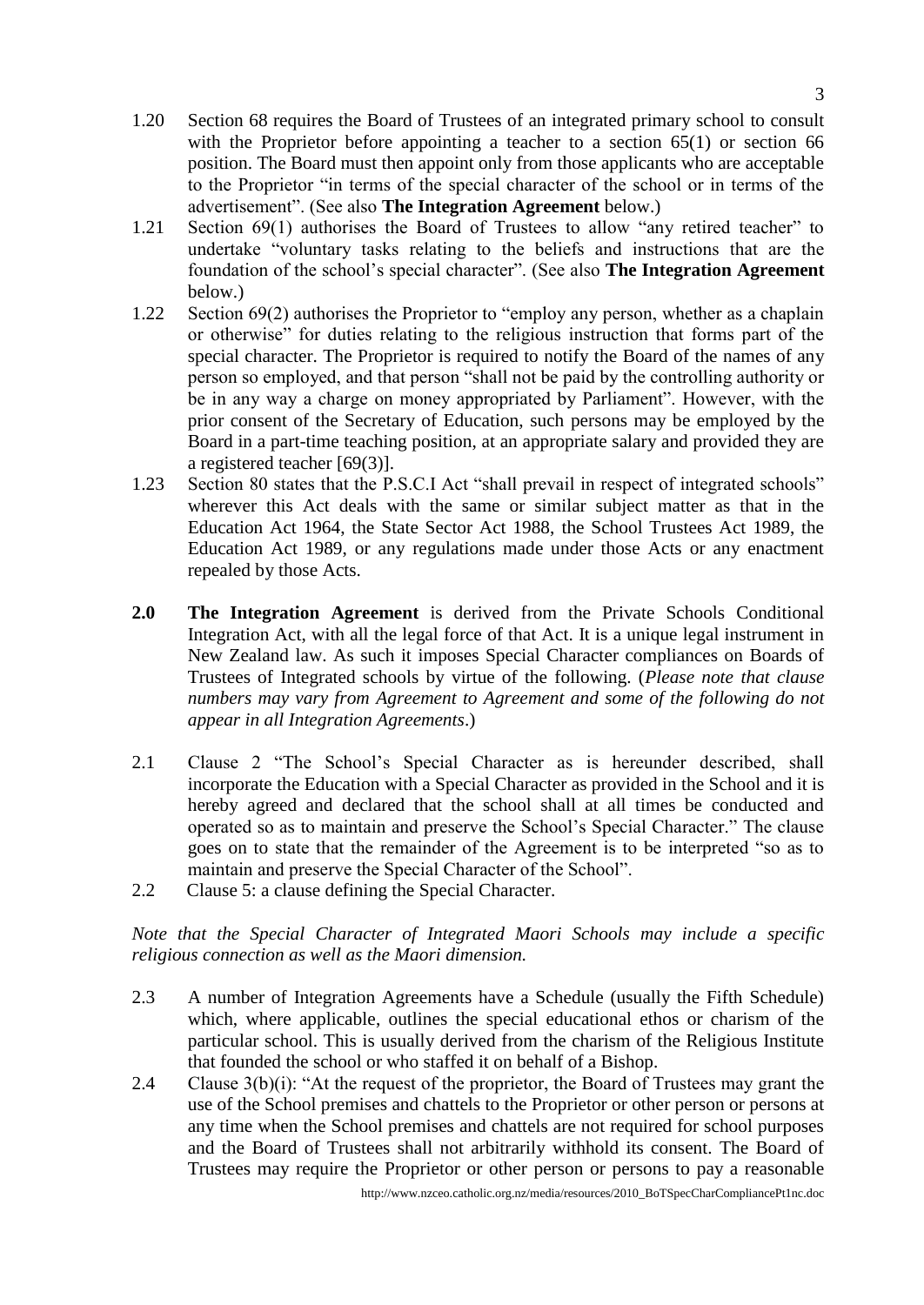fee to the Board of Trustees as a condition of such use." This is followed by subclause (ii) which allows the Board of Trustees, "with the consent of the Proprietor…to grant the use of the School premises and chattels to any person or persons" under the same conditions of consent and payment as those in sub-clause (i).

- 2.5 Clause 6(a) states that the Proprietor "shall continue to have the responsibility to supervise the maintenance and preservation of the Education with a Special Character provided by the School".
- 2.6 Clause 6(b) gives the Proprietor the right to determine from to time what is necessary to preserve and safeguard the Special Character of the Education provided by the School and described in this Agreement".
- 2.7 Clause 6(c) reconfirms that the Proprietor has the power, conferred by Section 11(B)(1) of the P.S.C.I. Act (see above), to cancel the Integration Agreement if he/she considers that "the Special Character of the School…has been or is likely to be jeopardised or the Education with Special Character provided by the School…is no longer preserved and safeguarded".
- 2.8 Clause 10(b) prohibits the Board of Trustees from enrolling any pupils/students unless the Proprietor has stated that the parents have established "a particular or general religious (or philosophical) connection with the Special Character of the School".
- 2.9 Clause10(b) prohibits the Board of Trustees from enrolling more than the specified number (percentage) of non-preference pupils/students, and requires the Board to "endeavour to reasonably distribute them through the range of classes offered by the School".
- 2.10 Clause 11 (where applicable) states that "as Religious observances and Religious instruction form part of the Education with a Special Character provided by the School, Religious observances and Religious instruction …shall continue to form part of the School programme in accordance with Sections 31 and 32 of the Private Schools Conditional Integration Act 1975".
- 2.11 Clause 12 "The Proprietor, together with his servants, agents and licensees, shall…have at all reasonable times access to the school to ensure that the Special Character of the School is being maintained."
- 2.12 Clause 13 "The Proprietor, together with his servants, agents and licensees, shall have at all reasonable times access to the land and buildings of the School constituting the School premises sufficient to enable him to exercise the powers and carry out the responsibilities vested in him and imposed on him by Private Schools Conditional Integration Act 1975."
- 2.13 Clauses 14-19 (or thereabouts) reiterate the provisions of Sections 65(1), 65(2) and 66 of the P.S.C.I. Act (see above) in respect of the appointment of the Principal, D.R.S. (where applicable) and other teachers to "tagged" positions.
- 2.14 Clause 20 (where applicable) reiterates the right of the Proprietor to arrange, with the consent of the Board of Trustees, "for any retired teacher to undertake voluntary tasks to assist the School with the teaching of appropriate Religious observances and Religious instruction..." (See Section 69(1) of the P.S.C.I. Act above.)
- 2.15 Clause 21 (where applicable) reiterates the provisions of Section 69(2) and (3) of the P.S.C.I. Act (see above) whereby the Proprietor and the Board of Trustees may agree to the former "employing any person as a Chaplain or otherwise" for the purposes stated in those Sections of the Act.
- 2.16 The Schedules: Most of the Schedules attached to Integration Agreements deal with property matters. One exception is referred to in 2.3 above. The other major